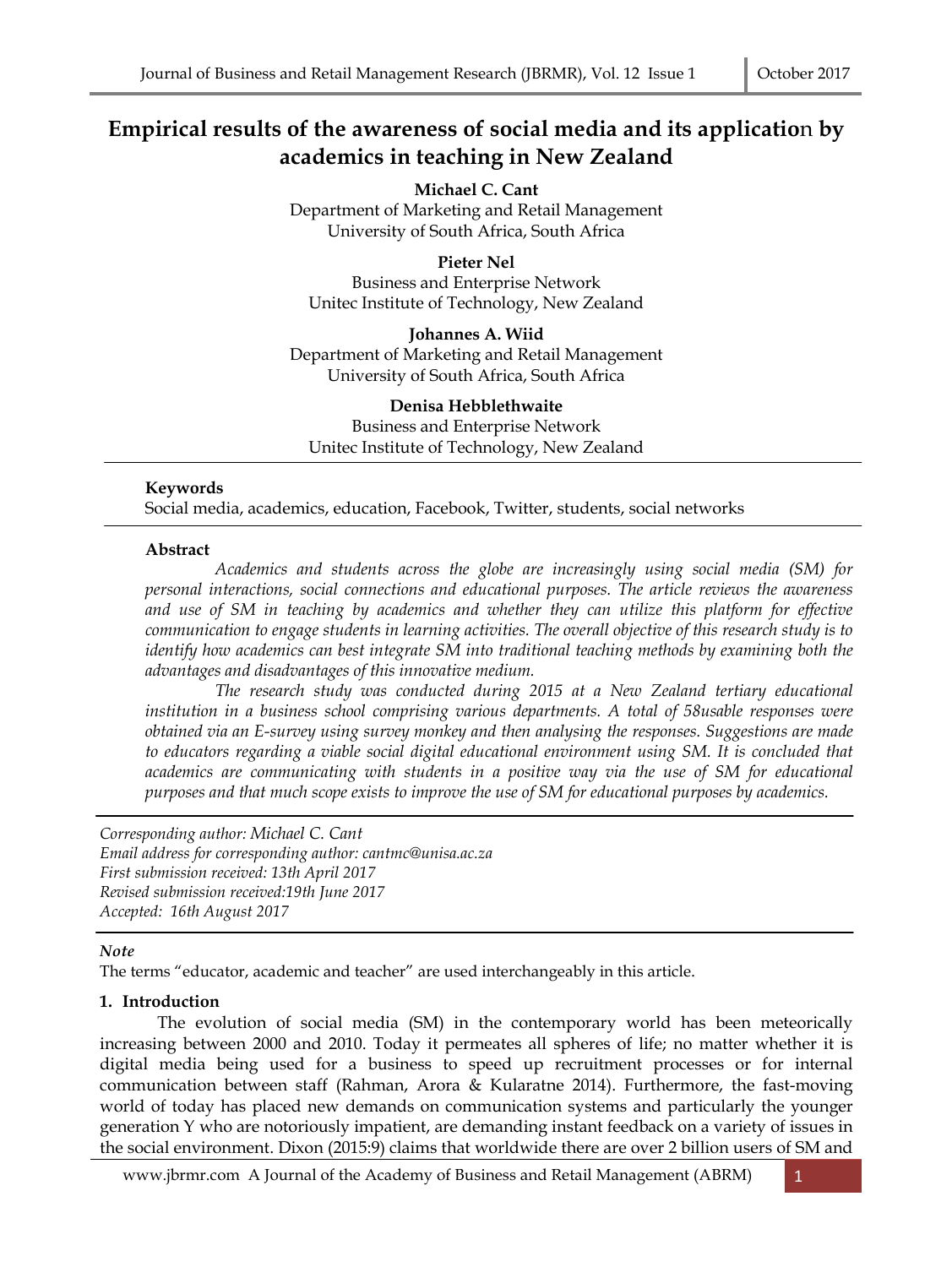covers 40% of all people with an internet connection. Face book alone has the greatest use with more than 1.3 billion people globally. It is thus clear why academics have also embraced electronic media in their teaching to transfer knowledge and improve the learning experience of students. It is also generally believed that SM technology usage in teaching enhances student participation, engagement, and communication. It also strengthens relationships between academics, students and communities (Retta 2012).

 In a broader context, note should be taken of the role of eLearning. It is pointed out by Young (2014) that eLearning is the delivery of content to individuals and groups via the Internet and is enabled by the support of Information Computer Technology (ICT). It is therefore unsurprising that eLearning and SM go hand in hand to enhance student learning as means used by academics to enrich students' learning experiences. Internet based SM technologies are designed and developed to improve social connections of a community. SM applications include Facebook, Google Plus, YouTube, Pinterest, Twitter, Whatsapp, Snapchat, Instagram and Web Blogs, all of which have become very popular among students and educators.

 In view of the growing importance of SM, it is clear why the need for the use thereof has been accommodated in the educational environments in various countries (Wiid, Nell & Cant2015; Lupton 2014). It is also the case in New Zealand where this article reports on the awareness and use of SM by academics at a tertiary institution.

 The purpose of this research project is to determine academic*s'* awareness of SM networking systems and their view on using it. The objective is to determine the following:

- 1. The awareness of academics regarding SM media as a lecturing tool.
- 2. The use of SM by academics to enhance student learning.
- 3. The relationship between SM as a lecturing tool and the personal use of SM by academics.

 The next section provides an overview of SM networking systems as well as the awareness and uses of SM networking systems. The empirical findings and the discussion of the findings are presented after the literature review had been executed.

## **2. Literature review**

## *2.1. General theory*

 Electronic communication has become a very popular and highly preferred means of communication in organisations for a variety of purposes (Research New Zealand,2015 White,Vanc & Stafford 2010; Welch 2012). Even though email is currently the preferred method of internal communication (Welch 2012), the Society for Human Resource Management (SHRM2012) state that there is an increasing trend of using SM for communication purposes in the workplace. The use thereof in the education environment is therefore a logical progression in the educational process.

 SM is defined by SHRM (2012 Par 1) as "web-based tools and technologies used to share information and turn communication into interactive dialogue with internal and external audiences through Facebook, LinkedIn and Twitter". Mangold & Faulds (2009: 357) define SM somewhat differently as "... a variety of new sources of online information that are created, initiated, circulated and used by consumers intent on educating each other about products, brands, services, personalities and issues."The Education Council NZ, (2015a) outlines what social media entail as shown in Figure 1.As a further refinement to describe more fully what SM entail, the Education Council NZ,(2015a) outlines the characteristics of SM as follows:

- 1. Internet based platforms that enable all the users to: create, adapt, share and sustainably reuse the information and content. It enables the users to engage in digital collaboration and dialogue. It provides linkages to create groups, networks and communities.
- 2. Users are able to have, initiate and continue social interactions with peers and other users. Create and maintain their online profiles and IDs.
- 3. SM applications are largely public online platforms that are accessible 24/7 through different locations and most computer & mobile devices.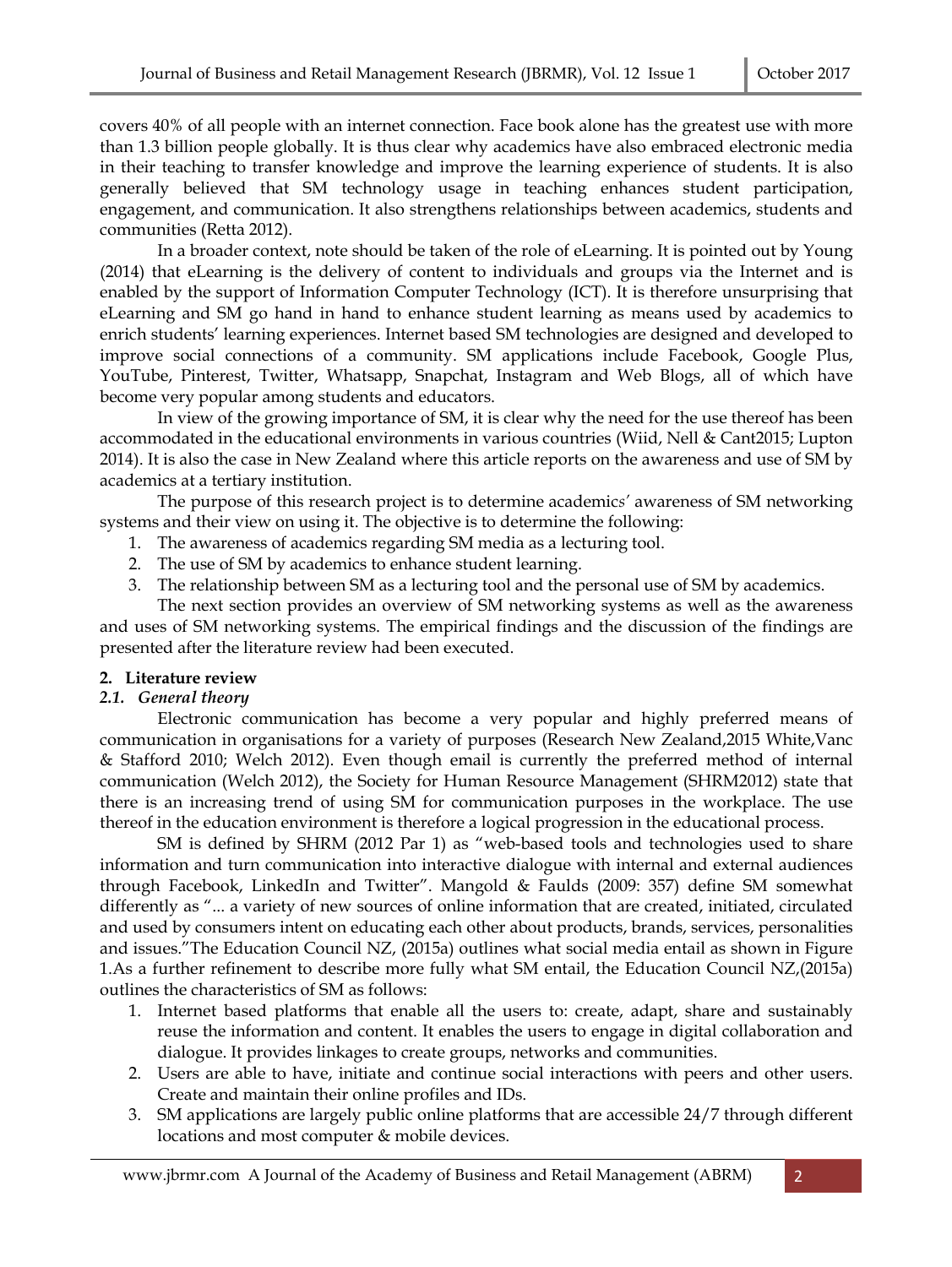4. Content and information on SM is largely created by the users, persistent and can be subject to conditions of use.



Figure 1. What is Social Media?

Source: Education Council NZ, (2015a)

 Social networking creates a virtual culture based on diversified media systems that use computer/mobile mediated communication. The best part of a SM culture is that the content is created by the audiences and it is based on the principal of sharing and participation. When using SM people not only create content, but go on to make conversations and communities using openness and connectedness (Huang 2014).

 The educational publishing company Pearson in the USA regularly executes surveys using representative samples of American faculty members. *Results reported by Seaman and Tinti-Kane (2013: 7-14) indicate that more than half (55 per cent), use SM for professional purposes other than teaching, but only 41 per cent did so for teaching purposes*. LinkedIn was the site most used for professional purposes other than teaching, followed by blogs and wikis, Facebook, podcasts and Twitter. For teaching purposes, blogs and wikis are most used, followed by podcasts, LinkedIn, Facebook and Twitter. Lupton(2014:13) on the other hand found that in response to the question in her survey, about which SM the respondents found *most useful* for their academic work, Twitter was very strong (83%), followed by a much lower response re Academia.edu (23%), a personal blog (16%), Facebook (14%), LinkedIn (14%), online referencing tools (11%),YouTube (10%), a multi-authored blog (7%), Google+ (5%), Slide Share (5%) and curation tools (4%). Other tools listed (Wikipedia as an author/editor, Pinterest, Instagram, Tumblr, Flickr and Quora), attracted less than 2% of responses.

 The research reported by various authors as outlined above, clearly shows varying results which could be refined by more reporting of research investigations such as this study's reporting in the current research.

## *2.2. Benefits of the Social Media for Academics*

 Lupton (2014) states that there are various published reports and surveys outlining the usefulness, benefits and drawbacks of SM usage by academics and students in the recent years. The results and recommendations of research reports offer insight into how academics strategically use SM in a sophisticated way to reap many benefits in their academic endeavours. The benefits of SM includes connecting and creating networks, not only with students and other lecturers, but also with people outside universities which promote openness, giving and receiving supports and social sharing. The reports and research on SM have largely been positive, however, certain people have also raised concerns in regards to issues related to privacy, professionalism, injudicious users, ethical usage, time pressures, and lack of credibility and problems of possible plagiarism.

 Lupton (2014) further highlights that for teaching purposes, Wikipedia and blogs are useful along with YouTube, podcasts, LinkedIn, Facebook, and Twitter. By creating SM *ecosystems*,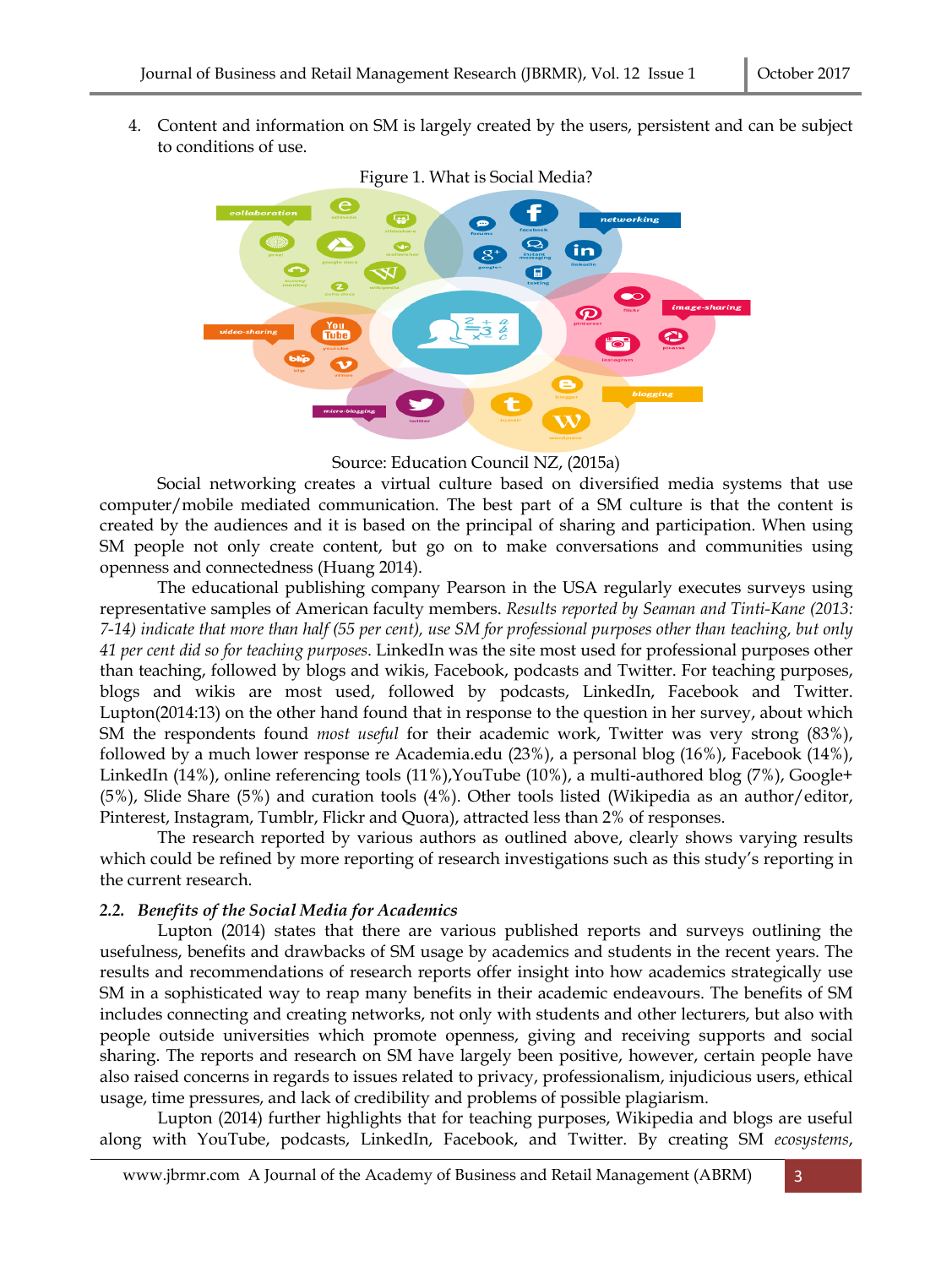academics can use a variety of sophisticated tools and platforms to reap many benefits in academic practices. The following are listed as benefits of SM use in academic practices:

- 1. Creates a culture of sharing and building new connections.
- 2. Provides real time rapid access to vast professional networks.
- 3. Enable users to make more direct conversations and influences.
- 4. Help students to keep in contact with their teachers.
- 5. Provides the ability to chat and start conversations any point of time.
- 6. Easy to disseminate information to a large audience.
- 7. Strong networking is possible through SM which is otherwise a difficult task.
- 8. Provides access to unlimited up to date information and support that can be utilized for various purposes.
- 9. Interactions and connections between diversified people which is otherwise not possible.
- 10. The increased ability to access information with mobile units facilitates and simplifies the possibility of increased electronic communication.
- 11. Keep track of information/opportunities internationally by following key players, leaders and authors.
- 12. Fast and very effective way of communicating with students.
- 13. Great tool to increase student engagement and interaction both in class and at home.

 SM thus has the potential of transforming the fundamental nature of education and academic writing as well. Scholarship and knowledge creation is enhanced by using SM due to the sharing and participation culture of SM platforms. Nel (2013) also points out that users of SM should encourage and promote two-way communication so that the transfer of information is fair and effective to all concerned. Users should also be in a position to utilise innovative ideas from all participants to gain excellence in desired educational outcomes.

## *2.3. Social media in New Zealand*

The awareness and use of SM in New Zealand has, amongst others, been researched by Fuatai (2012) when the Kelly Global Workforce Research project was executed. The New Zealand results in 2012 indicated that 23% of Generation Y (aged 19-30); 22% of Generation X (aged 41-48) and 15% of baby boomers (49-66), found the use of SM in the workplace acceptable. These results clearly indicate that there is a greater awareness and use of SM amongst the younger generation, which would probably include the primary group participating in educational activities to prepare them for their careers. The follow on would be that the use of SM by academics to communicate and use it as part of their educational tool kit for student education is appropriate (Lupton 2014; Neal 2012).

 Dixon (2015:9) outlined a number of important elements in terms of the awareness and use of SM in New Zealand. Four out of five New Zealanders with an internet connection have SM accounts with 87% of those using Facebook. It has also become the norm in New Zealand that businesses interact with their clients via SM when dealing with complaints or announcing offers or good deals. Dixon (2015:10) also points out that there is an awareness by the community at large that different SM options exist and that they should use a social platform that suits them personally. Apart from Facebook or Twitter, there are also other platforms such as the friendlier picture driven Instagram and on the other hand, the more touchy-feely approach of Vine which could also be used. Alternatively, users could also use Pinterest. Practically speaking professional users appear to make more use of LinkedIn.

 The Education council NZ (2015b) also identified SM as an effective tool to engage students and for creating an effective communication channel with parents and communities. NZ academics are also encouraged to use SM to help students to grow positive behaviour and enable them to apply respectful values in all interactions on SM platforms. For educational institutions and academics the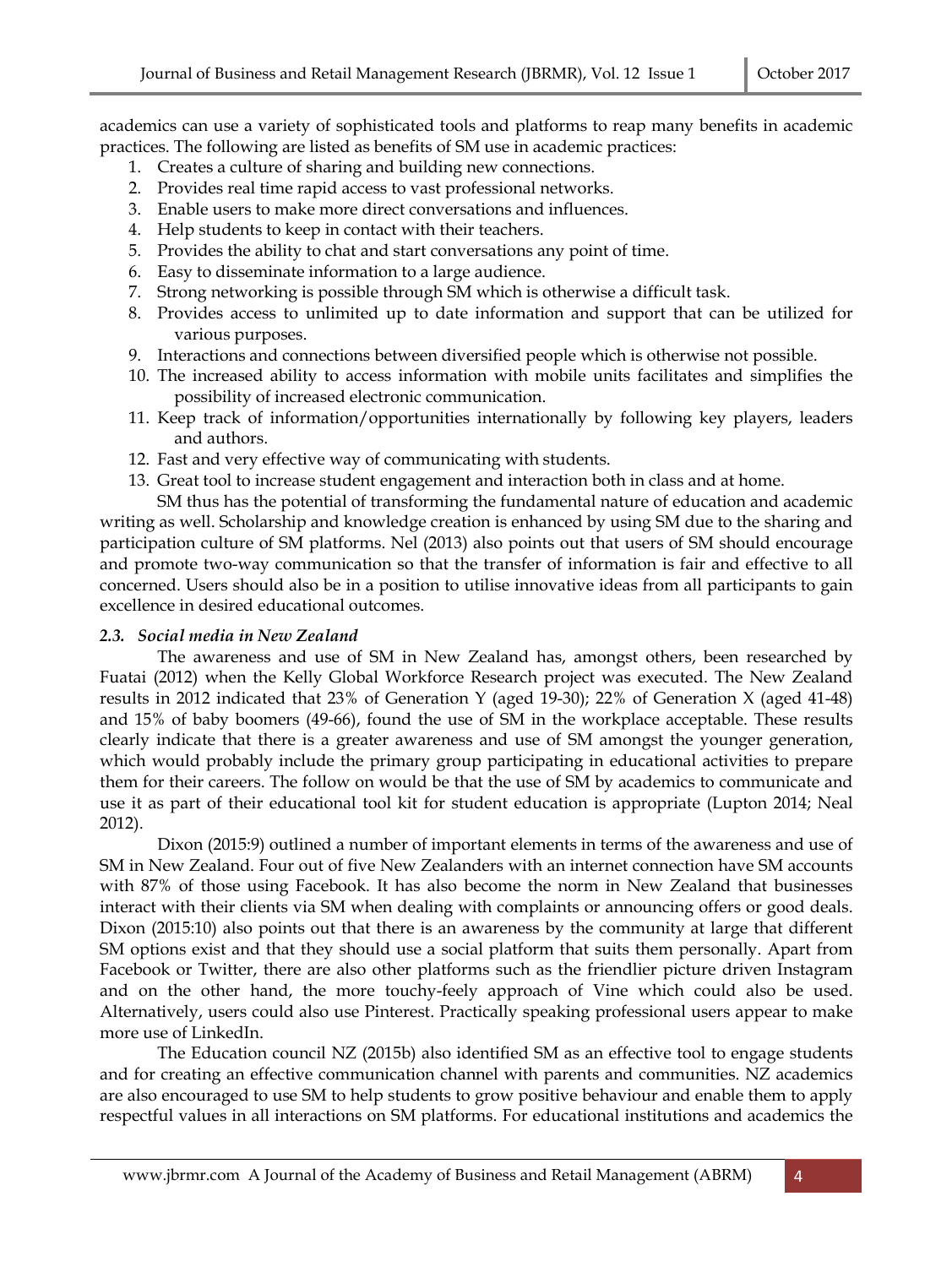use of SM as a toolkit for educational purposes, has therefore become imperative to improve educational delivery and learning of students (Retta 2012).

#### *2.4. Downsides to the usage of social media*

 Some critics argue that there are downsides regarding the usage of SM and it presents several legal and security related concerns for institutions. Since SM is a public platform, users, both sending and receiving, should be clear that it should not be taken seriously and personally, as it is merely a communication media. Various cases of bullying and even suicide cases have been recorded where the indulgence has become so severe that people have not been able to extract themselves from SM consequences on their personal lives (Taylor 2015).

 Excessive use of SM usage is bad because students often show signs of addictions to SM. This compulsiveness and its symptoms have a significant negative impact on the academic performances of the students and consequently on the SM. Huang (2014) points out that student behaviour reflects four major SM addiction symptoms namely: preoccupation, adverse consequences, alleviation of negative emotions, and loss of interest in social activities. Academics should channel the strengths of the students in the right direction and encourage healthy usage of SM. With proper care and guidance they can increase the academic performances of students by integrating SM in day to day educational presentation.

 Welch (2012:252) also found that excessive and inappropriate internal communication could be "… a source of irritation to employees", because top-down communication using electronic media could portray an image of organisational power.

 Users sometimes lose sight of the fact that they are in control of their environment and that no one else who are following them, or who they are following, is in any way in control in the real world by any stretch of the imagination. People should learn to "shut the door" when they feel uncomfortable using SM. Similarly, users should not become obsessed with the number of followers or friends they have or don't have. Users should however not miss out on great opportunities for learning which exist via SM and only refrain from doing so if it becomes negative. Furthermore, it must also be noted that academics do not seem keen to position themselves as their students' friends or equals or to engage in personal disclosures (Veletsianos & Kimmons 2013).

 It is becoming customary for the users of SM to see it as part of their daily life and daily activities, but with an understanding of the accompanying downside to it. In order to determine lecturers' perceptions of the use of SM networking systems in tertiary institutions (higher education), the five constructs of the Technology Acceptance Module was studied. These are discussed in the next section.

## **2.5** *Technology Acceptance Model (TAM***)**

 $\overline{a}$ 

The technology acceptance model  $(TAM)$  is an information system theory<sup>1</sup> that demonstrates how users accept and use specific technology (Davis 1993:475). The model indicates that when users are confronted with a new software package, various factors influence their decision about how and when they will use this specific technology (Mazhar 2006). Davis, Bagozzi & Warshaw (1989:985) indicated that user motivation can be explained by three constructs; 'Perceived ease of use', 'Perceived usefulness', and 'Attitude toward using the system'.

 The first construct is 'Perceived usefulness' which is described according to Davis (1993:477) as, "... the degree to which an individual believes that using a particular system would enhance his or her job performance". The second construct which is 'Perceived ease of use', is defined as, "... the degree to which an individual believes that using a particular system would be free from effort" (Davis 1993:477- 478). The third construct is 'Attitude towards using' and is defined as, "... the degree of evaluative affect that an individual associates with using the target system in his or her job" (Davis 1993:478). The fourth construct that was being tested, was that of 'System accessibility' which refers

www.jbrmr.com A Journal of the Academy of Business and Retail Management (ABRM) 5

<sup>1</sup> *System that consists of all the network communication channels used within an organisation*.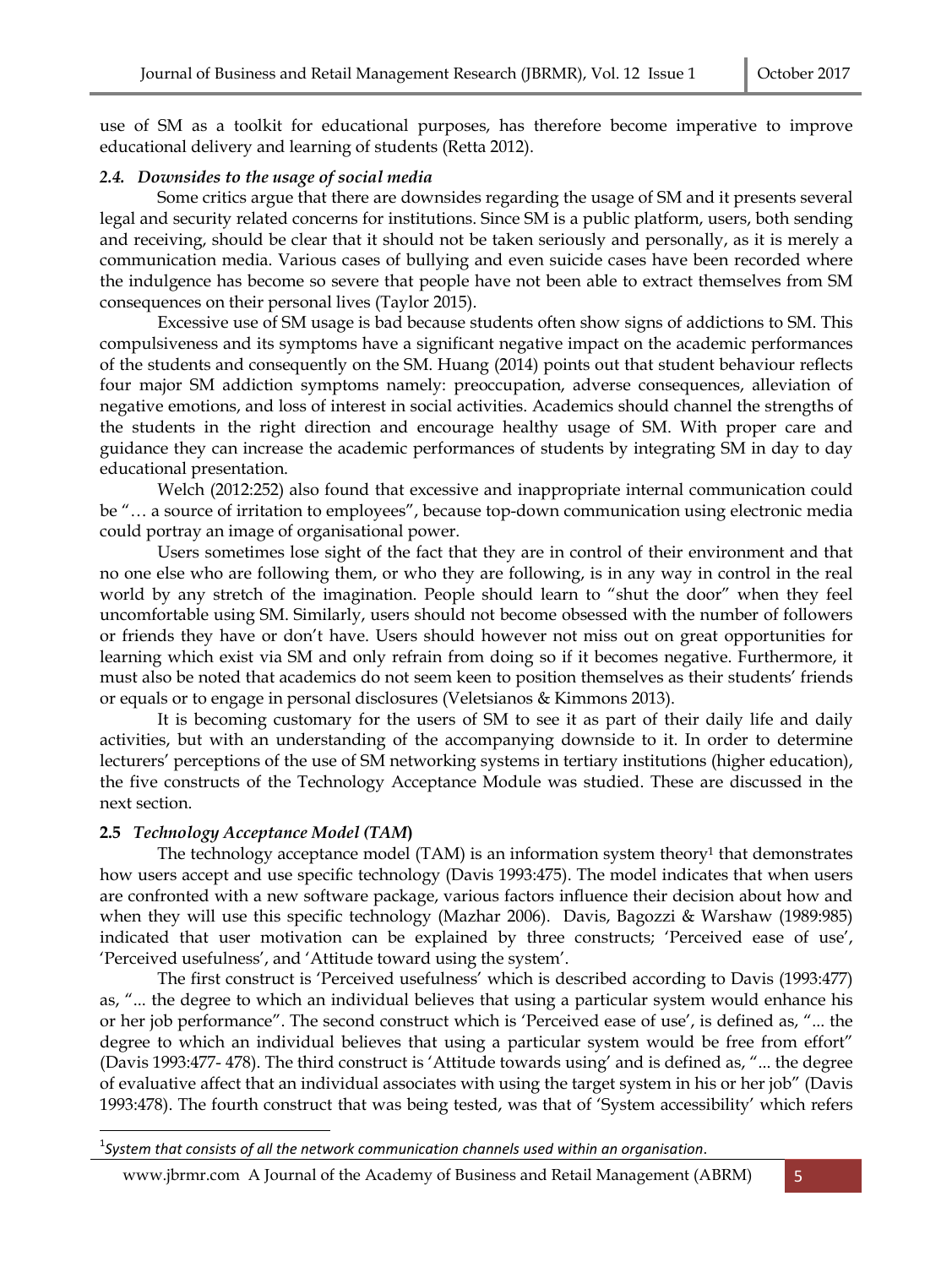to organisational context variables, and the last construct was that of 'Intention to Use', which refers to the degree to which a person has created a conscious plan to perform or not perform a future behaviour (Venkatesh 2013).

# **3. Methodology**

 This research study was executed after an ethics application was submitted and subsequently approved by the Ethics and Research Committee of the educational institution where the research was executed. However, due to the confidentially of the project, the name of the educational institution cannot be revealed. The results and implications are, however, applicable to the current educational environment in New Zealand, but could perhaps be applied to the tertiary educational systems in other countries as well.

 The Questionnaire was based on an existing survey used by another educational institution where it was validated. Minor changes were made to suit the New Zealand environment for example, removing regions and styles of teaching which are not applicable to the institution being used to gain responses from academics in New Zealand.

 After the online questionnaire was made available via survey monkey, various reminders were sent to eligible staff and after two months it was closed. Useable responses totalled 58.

 The majority of lecturers (45.71%) were 56 years or older. The gender split for the respondent group is male dominated, with 59% of lecturers being male. Most of the respondents are Lecturers or Senior Lecturers (54.29% and 28.57% respectively). Most lecturers were employed between 0 and 5 years. It is evident from the missing responses that more than a third (39.66%) of the questions was left unanswered by the respondents. The demographic profile of the respondent group is presented in Table 1.

| Age group                | $\%$ of Total | N            | Position                 | % of Total    | N            |
|--------------------------|---------------|--------------|--------------------------|---------------|--------------|
| $25$                     | 2.86%         | $\mathbf{1}$ | Research Assistant       | 2.86%         | 1            |
| $26 - 30$                | $0\%$         |              | Junior Lecturer          | 0%            |              |
| 31-35                    | 14.29%        | 5            | Lecturer                 | 54.29%        | 19           |
| 36-40                    | 8.57%         | 3            | Senior Lecturer          | 28.57%        | 10           |
| 41-45                    | 2.86%         | 1            | Associate Professor      | $0\%$         |              |
| 46-50                    | 2.86%         | $\mathbf{1}$ | Professor                | 2.86%         | $\mathbf{1}$ |
| 51-55                    | 22.86%        | 8            | Other                    | 11.43%        | 4            |
| $56+$                    | 45.71%        | 16           | <b>Missing responses</b> | $39.66\%$     | 23           |
| <b>Missing responses</b> | 39.66%        | 23           |                          |               |              |
| Gender                   | $\%$ of Total | N            | <b>Years Employed</b>    | $\%$ of Total | N            |
| Male                     | 58.82%        | 20           | $0 - 5$                  | 42.86%        | 15           |
| Female                   | 41.18%        | 14           | $6 - 10$                 | 17.14%        | 6            |
| <b>Missing responses</b> | 41.38%        | 24           | $11 - 15$                | 28.57%        | 10           |
|                          |               |              | $16 - 20$                | 8.57%         | 3            |
|                          |               |              | $20 +$                   | 2.86%         | $\mathbf{1}$ |
|                          |               |              | <b>Missing responses</b> | 39.66%        | 23           |

Table 1. Demographic profile

# **4. Results**

 In the results section the use of SM and communication with students via SM are discussed. The discussion only reflects usable responses received from the respondents.

# *4.1 Social media account and communication*

 The respondents were asked to indicate if they have a SM account and whether they think it is important to communicate with students on SM. The majority of respondents (86%) indicated that they do have a SM account whereas 14 % of the respondents did not have a SM account. Almost two thirds (61%) of respondents indicated that they do not think it is important to communicate with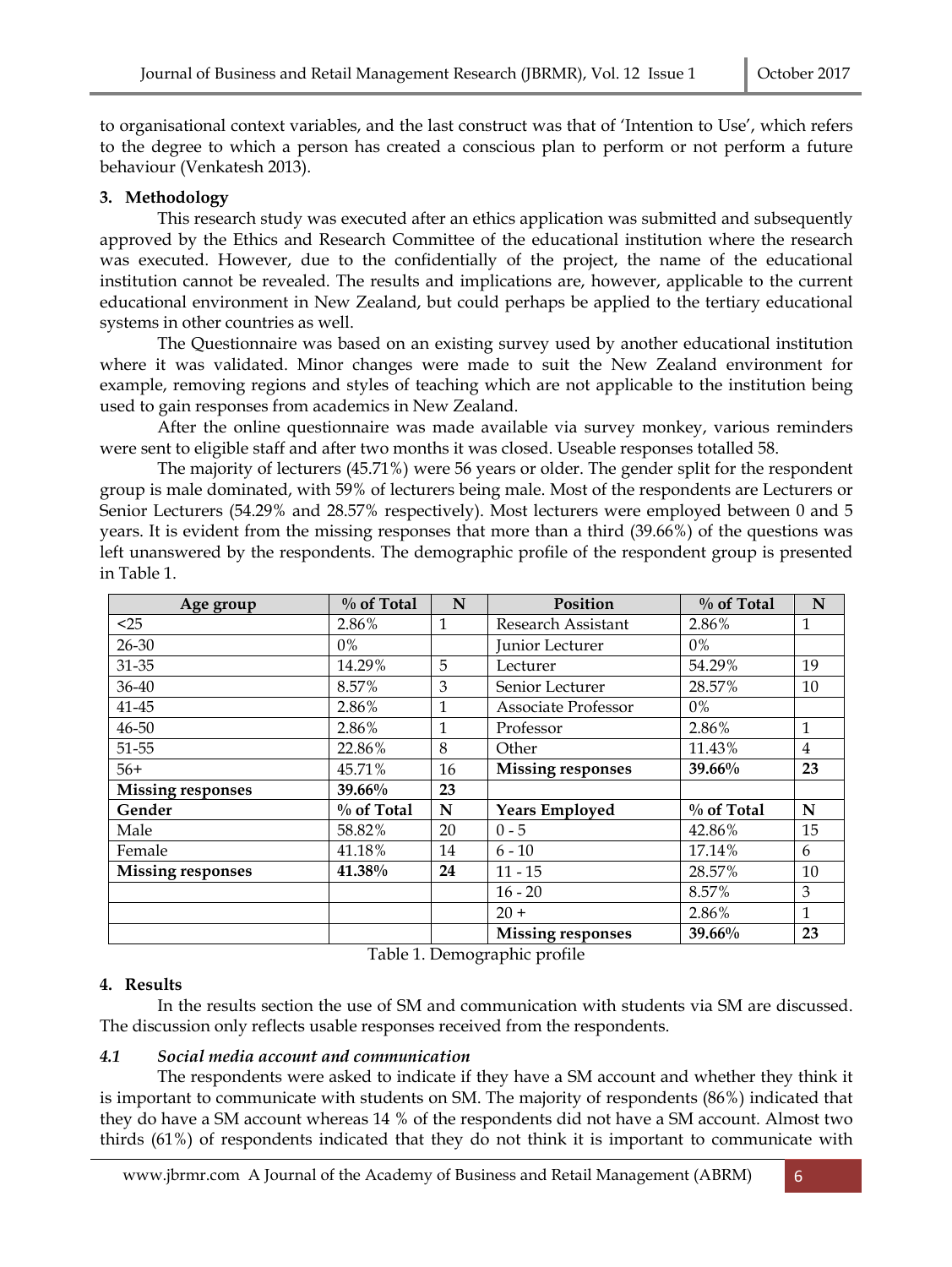their students via SM whereas more than a third (39%) do think it is important to communicate with students using social media, figure 2 below. The majority (52%) of the respondents who has a SM account is of the opinion that it is not important to communicate with students via this medium. 60% of the respondents without a social media account shared in this opinion as shown in Table 2.





Table 2. Social media usage

 In table 3 below, the respondents who indicated that they have a SM account were asked to indicate the type and usage of the account.

|              | Use this platform |             |         | Number of hours use per week, yes responses only |           |           |          |                |
|--------------|-------------------|-------------|---------|--------------------------------------------------|-----------|-----------|----------|----------------|
| Social Media | No                | Yes         | $0 - 5$ | $6 - 10$                                         | $11 - 15$ | $16 - 20$ | > 21     | Total yes      |
| platform     |                   |             |         |                                                  |           |           |          | responses      |
| Facebook     | 35                | 23          | 12      |                                                  |           |           |          | 23             |
|              | 60.3%             | 39.7%       | 52.2%   | 17.4%                                            | 8.7%      | 17.4%     | 4.3%     |                |
| LinkedIn     | 33                | 25          | 23      |                                                  |           |           |          | 25             |
|              | 56.9%             | 43.1%       | 92.0%   | 4.0%                                             | 4.0%      | 0.0%      | 0.0%     |                |
| Twitter      | 49                | $\mathbf Q$ |         |                                                  |           |           |          | 9              |
|              | 84.5%             | 15.5%       | 88.9%   | 11.1%                                            | 0.0%      | 0.0%      | 0.0%     |                |
| Mxit         | 58                | $\theta$    |         |                                                  |           | $\theta$  |          | $\overline{0}$ |
|              | 100.0%            | 0.0%        |         |                                                  |           |           |          |                |
| MySpace      | 56                |             |         |                                                  |           |           |          | 2              |
|              | 96.6%             | 3.4%        | 50.0%   | 50.0%                                            | 0.0%      | $0.0\%$   | $0.0\%$  |                |
| <b>Blogs</b> | 49                | 9           | 9       |                                                  |           |           |          | 9              |
|              | 84.5%             | 15.5%       | 100.0%  | 0.0%                                             | 0.0%      | $0.0\%$   | $0.0\%$  |                |
| YouTube      | 41                | 17          | 11      | 3                                                |           |           | 0        | 17             |
|              | 70.7%             | 29.3%       | 64.7%   | 17.6%                                            | $0.0\%$   | 17.6%     | $0.0\%$  |                |
| Pinterest    | 52                | 6           | 5       |                                                  | 0         |           | $\Omega$ | 6              |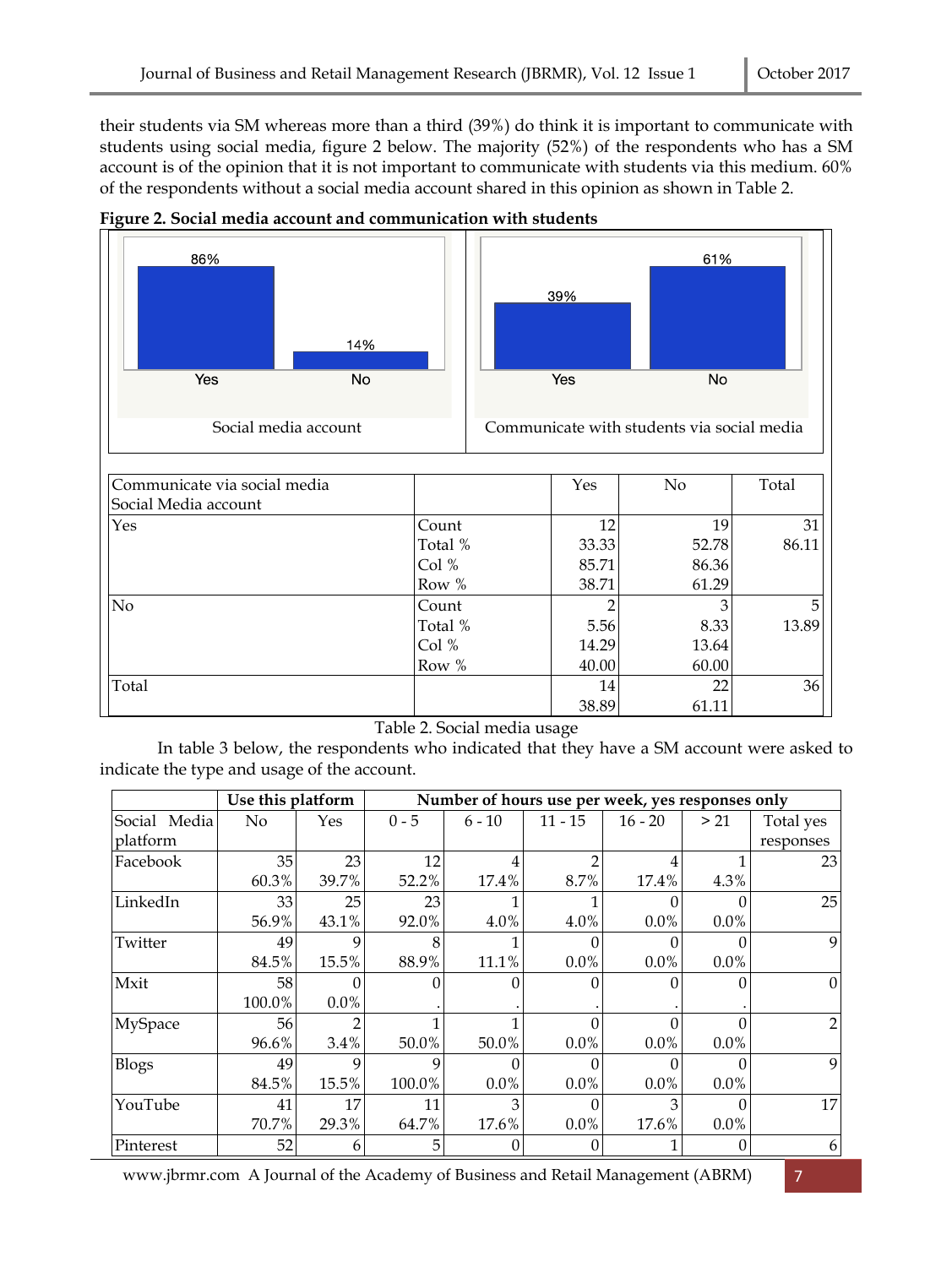|             | 89.7% | 10.3%    | 83.3%  | $0.0\%$ | $0.0\%$ | 16.7%   | $0.0\%$ |                |
|-------------|-------|----------|--------|---------|---------|---------|---------|----------------|
| Institution | 31    | 27       | 13     |         |         |         |         | 27             |
| system      | 53.4% | $46.6\%$ | 48.1%  | 22.2%   | 22.2%   | 3.7%    | 3.7%    |                |
| Instagram   | 52    |          |        |         |         |         |         | 6              |
|             | 89.7% | 10.3%    | 50.0%  | $0.0\%$ | 16.7%   | 33.3%   | $0.0\%$ |                |
| Tumblr      | 41    | 17       | 13     |         |         |         |         | 17             |
|             | 70.7% | 29.3%    | 76.5%  | 17.6%   | $0.0\%$ | 5.9%    | $0.0\%$ |                |
| Google+     | 56    |          |        |         |         |         |         | $\overline{2}$ |
|             | 96.6% | 3.4%     | 100.0% | $0.0\%$ | $0.0\%$ | $0.0\%$ | $0.0\%$ |                |

Table 3. Usage of social media accounts

 It is clear from the table that the platforms most used by the respondents, are the institution system (46.6%); LinkedIn (43.1%) and Facebook (39.7%). The majority of the respondents do not use Mixit (100%); MySpace (96.6%); Google+ (96.6%); Pinterest (89.7%) and Instagram (89.7%). More than half the respondents spend five or less hours per week on a social media platform. Only one respondent, not necessary the same respondent, indicated that he/she spend twenty hours or more per week on Facebook and the institution system.

## *4.2 Use of social media to enhance learning*

 The respondents were asked to indicate the use of SM as academics to enhance student learning on a seven-point Likert scale. The items used are borrowed from the Technology acceptance model, see table 4.

| <b>Item</b>                                                                        | % of Total   |                                                |                |                         |                                      |   |                                                 | N  | Mean |
|------------------------------------------------------------------------------------|--------------|------------------------------------------------|----------------|-------------------------|--------------------------------------|---|-------------------------------------------------|----|------|
|                                                                                    | $\mathbf{1}$ | $\overline{2}$                                 | $\overline{3}$ | $\overline{\mathbf{4}}$ | 5                                    | 6 | $\overline{7}$                                  |    |      |
| I found social network systems                                                     | 5.13%        | 7.69%                                          |                |                         | $0.00\%$ 20.51% 17.95% 33.33% 15.38% |   |                                                 | 39 | 5.00 |
| easy to use.                                                                       |              |                                                |                |                         |                                      |   |                                                 |    |      |
| Learning to use social network                                                     | 5.13%        | 5.13%                                          |                |                         | 5.13% 17.95% 12.82% 35.90% 17.95%    |   |                                                 | 39 | 5.08 |
| systems would be easy for me.                                                      |              |                                                |                |                         |                                      |   |                                                 |    |      |
| My interaction with<br>social                                                      |              | 5.13% 5.13% 10.26% 12.82% 17.95% 28.21% 20.51% |                |                         |                                      |   |                                                 | 39 | 5.00 |
| network systems is clear and                                                       |              |                                                |                |                         |                                      |   |                                                 |    |      |
| understandable.                                                                    |              |                                                |                |                         |                                      |   |                                                 |    |      |
| It would be easy for me to find                                                    | 5.13%        |                                                |                |                         |                                      |   | 7.69% 12.82% 10.26% 15.38% 33.33% 15.38%        | 39 | 4.85 |
| information on social network                                                      |              |                                                |                |                         |                                      |   |                                                 |    |      |
| systems.                                                                           |              |                                                |                |                         |                                      |   |                                                 |    |      |
| It is easy to become skilful at                                                    |              |                                                |                |                         |                                      |   | 2.56% 7.69% 7.69% 17.95% 17.95% 23.08% 23.08%   | 39 | 5.03 |
| using social network systems.                                                      |              |                                                |                |                         |                                      |   |                                                 |    |      |
| Using social network systems                                                       |              |                                                |                |                         |                                      |   | 5.13% 10.26% 15.38% 25.64% 20.51% 12.82% 10.26% | 39 | 4.26 |
| would enhance my effectiveness                                                     |              |                                                |                |                         |                                      |   |                                                 |    |      |
| in teaching.                                                                       |              |                                                |                |                         |                                      |   |                                                 |    |      |
| Using social network systems                                                       |              |                                                |                |                         |                                      |   | 5.13% 15.38% 10.26% 28.21% 17.95% 17.95% 5.13%  | 39 | 4.13 |
| would improve<br>my<br>course                                                      |              |                                                |                |                         |                                      |   |                                                 |    |      |
| performance.                                                                       |              |                                                |                |                         |                                      |   |                                                 |    |      |
| Using social network systems 7.69% 15.38% 12.82% 23.08% 20.51% 17.95%              |              |                                                |                |                         |                                      |   | 2.56%                                           | 39 | 3.97 |
| would increase my productivity                                                     |              |                                                |                |                         |                                      |   |                                                 |    |      |
| in my teaching work.                                                               |              |                                                |                |                         |                                      |   |                                                 |    |      |
| I found social network systems 10.26% 10.26% 2.56% 30.77% 20.51% 20.51%            |              |                                                |                |                         |                                      |   | 5.13%                                           | 39 | 4.23 |
| useful.                                                                            |              |                                                |                |                         |                                      |   |                                                 |    |      |
| Social network systems could 5.13% 10.26% 7.69% 28.21% 25.64% 15.38%               |              |                                                |                |                         |                                      |   | 7.69%                                           | 39 | 4.36 |
| make it easier to study course                                                     |              |                                                |                |                         |                                      |   |                                                 |    |      |
| content.                                                                           |              |                                                |                |                         |                                      |   |                                                 |    |      |
| I dislike the idea of using social 17.95% 20.51% 12.82% 20.51% 7.69% 10.26% 10.26% |              |                                                |                |                         |                                      |   |                                                 | 39 | 3.51 |
| network systems.                                                                   |              |                                                |                |                         |                                      |   |                                                 |    |      |

www.jbrmr.com A Journal of the Academy of Business and Retail Management (ABRM) 8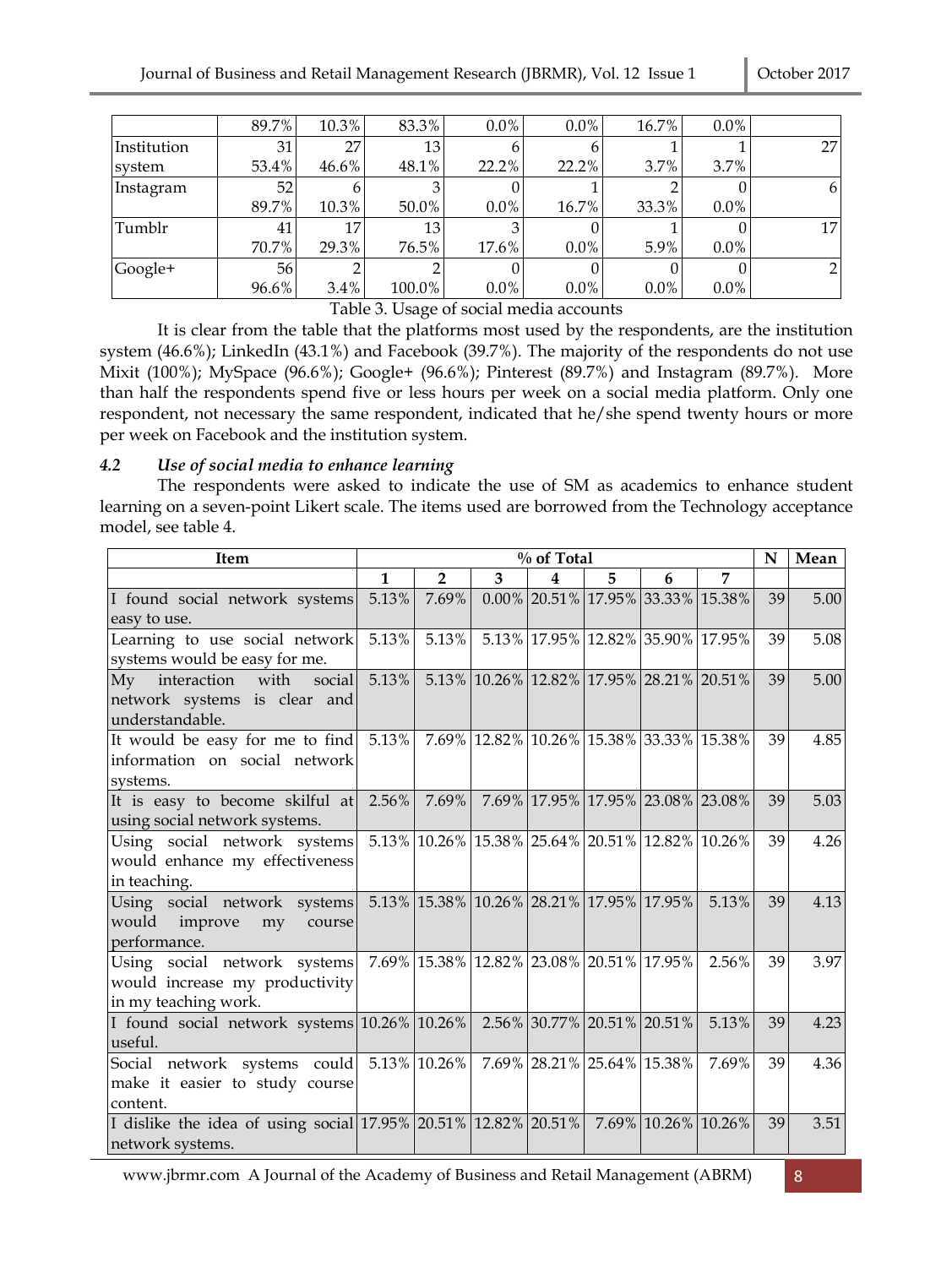| <b>Item</b>                                                                                                                                              | % of Total |                |   |                                          |       |                                                 | N        | Mean |      |
|----------------------------------------------------------------------------------------------------------------------------------------------------------|------------|----------------|---|------------------------------------------|-------|-------------------------------------------------|----------|------|------|
|                                                                                                                                                          | 1          | $\overline{2}$ | 3 | 4                                        | 5     | 6                                               | 7        |      |      |
| I have a generally favourable 10.26%<br>attitude towards using social<br>network systems.                                                                |            | 7.69%          |   |                                          |       | 2.56% 20.51% 17.95% 30.77% 10.26%               |          | 39   | 4.62 |
| I believe it is (would be) a good $ 5.26\% $<br>idea to use social network<br>systems for my teaching work.                                              |            |                |   | 7.89% 18.42% 31.58% 15.79% 13.16%        |       |                                                 | 7.89%    | 38   | 4.16 |
| Using social network systems is a 26.32% 23.68% 13.16% 18.42%<br>foolish idea.                                                                           |            |                |   |                                          | 7.89% | 2.63%                                           | 7.89%    | 38   | 2.97 |
| am positive towards social<br>network systems.                                                                                                           | 2.63%      | 7.89%          |   |                                          |       | 7.89% 26.32% 15.79% 23.68% 15.79%               |          | 38   | 4.79 |
| I intend to use social network<br>systems during the semester for<br>teaching purposes.                                                                  |            | 7.89% 18.42%   |   |                                          |       | 7.89% 23.68% 18.42% 5.26% 18.42%                |          | 38   | 4.16 |
| I will return to social network<br>systems often.                                                                                                        |            |                |   |                                          |       | 7.89% 13.16% 15.79% 23.68% 13.16% 15.79% 10.53% |          | 38   | 4.11 |
| I intend to visit social network 10.53% 15.79% 15.79% 23.68% 10.53% 13.16% 10.53%<br>systems<br>frequently<br>for<br>my<br>teaching work.                |            |                |   |                                          |       |                                                 |          | 38   | 3.89 |
| I intend to be a heavy user of 13.16% 21.05% 13.16% 21.05% 21.05% 2.63%<br>social network systems.                                                       |            |                |   |                                          |       |                                                 | 7.89%    | 38   | 3.55 |
| I intend to use social network<br>systems for communicating with<br>others.                                                                              |            |                |   |                                          |       | 5.26% 15.79% 13.16% 15.79% 21.05% 15.79% 13.16% |          | 38   | 4.32 |
| What social network systems<br>stand for is important for me as a<br>university lecturer.                                                                |            | 7.89% 18.42%   |   | 5.26% 26.32% 21.05% 13.16%               |       |                                                 | 7.89%    | 38   | 4.05 |
| like using social<br>network<br>T<br>systems based on the similarity of<br>my values and society values<br>underlying its use.                           |            |                |   | 7.89% 18.42% 13.16% 28.95% 15.79% 13.16% |       |                                                 | 2.63%    | 38   | 3.76 |
| In order for me to prepare $13.16\%$ 18.42%<br>students for their future careers, it<br>necessary to<br>social<br>take<br>is<br>network systems courses. |            |                |   | 7.89% 26.32% 10.53% 23.68%               |       |                                                 | $0.00\%$ | 38   | 3.74 |
| I have no difficulty accessing and 2.63%<br>using an e-learning system in the<br>university.                                                             |            | 2.63%          |   |                                          |       | 5.26% 13.16% 10.53% 18.42% 47.37%               |          | 38   | 5.71 |

Table 4. Items on the use of social media by academics to enhance student learning

 It is evident from the table that the average score on a 7-point Likert scale are all above 3.5except for the item –*"Using social network systems is a foolish idea"* (*M=2.97*). It can thus be inferred that the respondents are positive about using SM in their teaching. The three items with the highest average scores are *"I have no difficulty accessing and using an e-learning system in the university"* (*M* = 5.71), *"Learning to use social network systems would be easy for me*" *(M= 5.08)* and, *"It is easy to become skilful at using social network systems"* (*M* = 5.03).

## *4.3 Constructs*

 The items used are borrowed from the technology acceptance model and can be grouped in five constructs, (perceived ease of use; perceived usefulness; attitude towards using; intention to use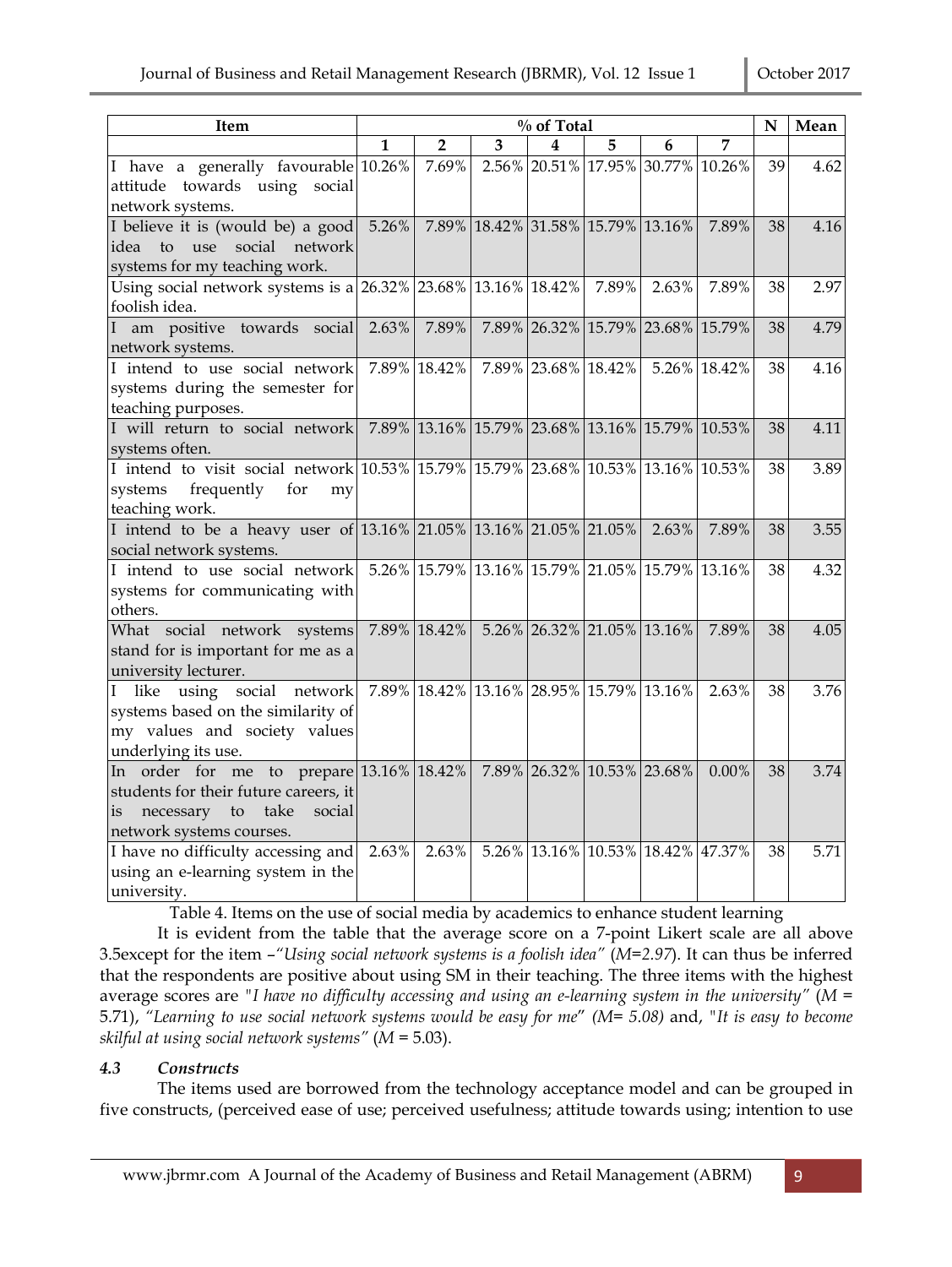| <b>Constructs</b>     | N  | Mean | <b>Standard Deviation</b> | Cronbach's alpha<br>value $(\alpha)$ |
|-----------------------|----|------|---------------------------|--------------------------------------|
| Ease of use 1-5       | 39 | 4.99 | 1.61                      |                                      |
| Usefulness 6-10       | 39 | 4.19 | 1.42                      | .92                                  |
| Attitude 11-15        | 39 | 4.61 | 1.26                      | .76                                  |
| Intention 16-20       | 38 | 4.01 | 1.61                      | .93                                  |
| Subjective norm 21-23 | 38 | 3.85 | 1.51                      | .87                                  |

and subjective norm), see table 5. Due to the number of responses, the fact that TAM is well researched and the constructs are confirmed, no confirmatory factor analysis was performed.

Table 5. Technology acceptance model constructs

 It is evident from the table that the average score of the constructs on a 7-point Likert scale, are all above 3.5. The construct ease of use has the highest mean score (*M=4.99*) and the subjective norm has the lowest mean score (*M=3.85*). The constructs were all found reliable with Cronbach's alpha values of well above .60. Perceived ease of use consisting of  $5$  items  $(1 - 5)$  has the highest Cronbach's alpha value ( $\alpha$  = .97) whereas attitude towards using consisting of 5 items (11 – 15) has the lowest Cronbach's alpha value ( $\alpha$  = .76).

#### *4.4 Profiling the usage of social media by respondents*

 The biographical variables age, gender, years of employment and position were tested against the usage of social media as well as the importance to communicate with students via SM. No significant differences were found in usage.

#### **5. Limitations of the study**

 The study was only conducted at one tertiary educational institution in New Zealand in 2015 and the results should therefore be viewed with caution as it is only a limited snapshot of the need for, and use of SM in New Zealand. A comparison of the needs and use of SM from the learners' point of view was not addressed in this research study and should be undertaken in the near future. Also not addressed in the study, is a comparison with the state of use of SM in other countries. Further studies in this regard could shed light on the global state of affairs. This study could, however, give an indication on where New Zealand is with the use of SM at tertiary educational institutions. As it was beyond the scope of this research, no attempt was made to investigate the use of SM at secondary school level either. This could however certainly be considered in future for comparative purposes and also to reveal the readiness of pupils to embrace SM at tertiary level should they continue their studies.

 It is suggested that a study be conducted to cover various tertiary educational institutions throughout New Zealand to gain a more representative view of what the actual use and need for SM is in New Zealand. A limiting factor is the number of responses received back and the results can therefore not be generalised.

## **6. Discussion and conclusion**

 Due to daily changes in technology, people are more enabled to become informed and aware of the different types of technological systems as opposed to a few years ago. The use of the internet has further enabled many people, students, lecturers and institutions around the world to communicate more effectively with each other on specific topics and issues at any point in time (Mangold & Faulds, 2009:357). It therefore becomes evident that the use of SM networking systems in tertiary institutions does not only simplify communication between them and the students, but it can also add a lot of value by encouraging discussions between and among students, as well as addressing administrative issues (Moran, Seaman &Tinti-Kane2011:4).

The findings of the study revealed that 86% of the respondents have a SM account and from those respondents who do have an account, 39% think it is important to communicate with students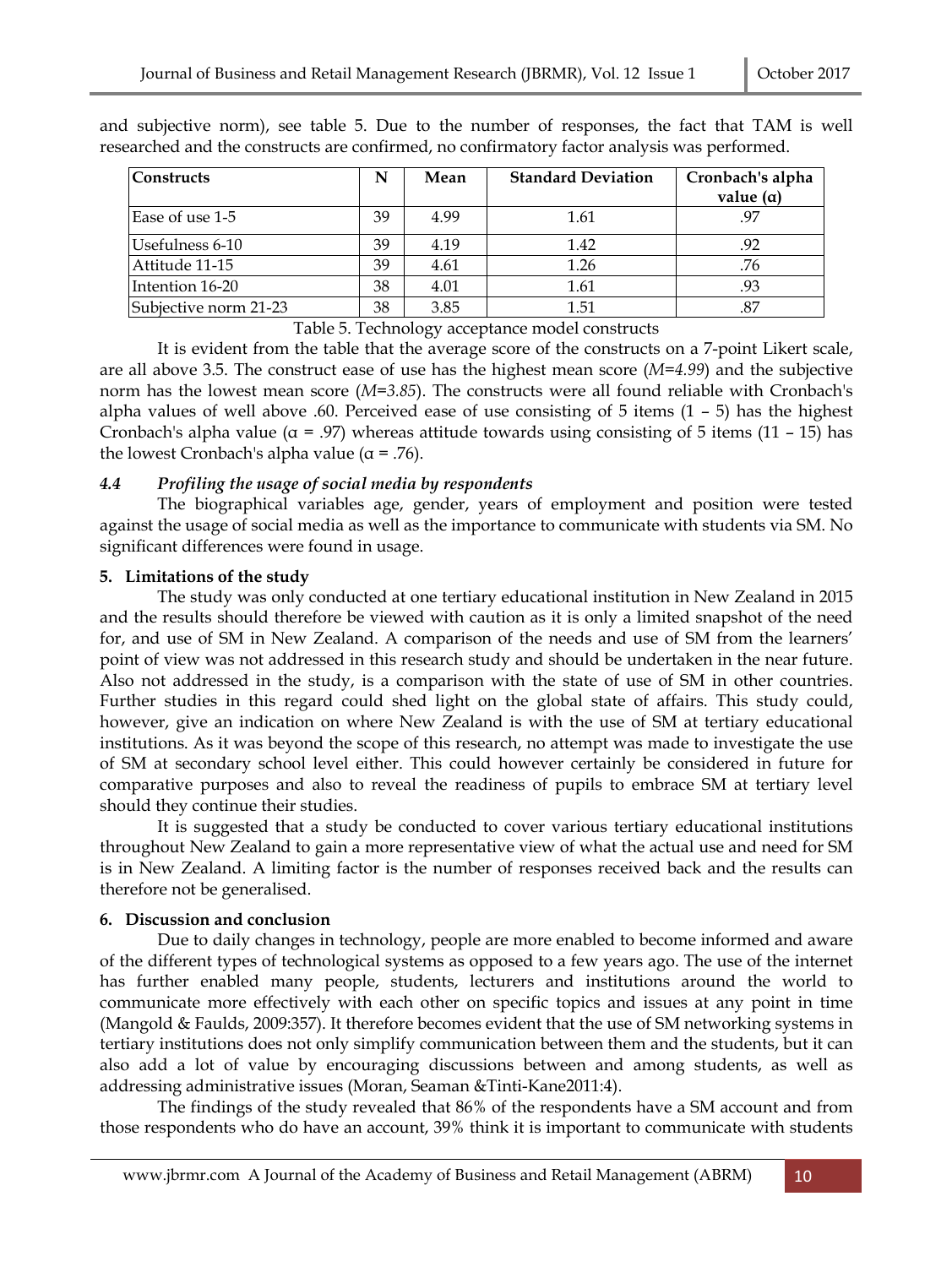on SM. The most used platforms are the institution's systems, LinkedIn and Facebook and the majority of the respondents who are using a platform, spend less than five hours per week on the platform. It is clear that the respondents in general found SM easy to use and useful. They have a positive attitude towards SM and intend to use it in future.

 Results of similar studies in South Africa suggested that there were biographical differences for age-group and gender when it comes to the use of SM as a lecturing tool. However the findings of this study suggest that there are no significant differences between the biographical differences and the SM as lecturing tool. However one should not lose sight of the number of response in the last study.

 It is clear that the use of SM has become an essential aspect of the toolkit of academics to enhance their teaching and to improve the learning environment for students. It is accompanied by the fact that the learning environment can become more interactive and exciting for the learners and also infuse enthusiasm for both teachers and learners by employing the tools that are available. The positive is that SM broadens a person's mind and their perception of things they can do or help them to do. As pointed out in the research results there are however challenges in New Zealand regarding its use in the educational environment.

#### **References**

- Davis, F.D. (1993).'User acceptance of information technology: system characteristics, user perceptions and behavioural impacts', *International Journal of Man-Machine Studies*, 38(1), 475- 487.
- Davis, F.D., Bagozzi, R.P. & Warshaw, P.R. (1989). 'User Acceptance of Computer Technology: Comparison of Two Theoretical Models', Management Science, 35(8):982-1003.
- Dixon, G. (2015). 'Social Media 101', *Canvas Magazine*. Supplement to the NZ Weekend Herald. 17 January 2015, pp.9-12.
- Education Council NZ. (2015a). *What is Social Media*? Retrieved from:
- http://academicsandsocialmedia.co.nz/what-social-media
- Education Council NZ. (2015b). *Communication and collaboration in learning.* Retrieved from:
- http://teachersacademicsandsocialmedia.co.nz/your-stories/positive-case
	- studies/communication-and-collaboration-learning
- Fuatai, T. (2012). *One in five kiwis 'like' Facebook use at work*. Retrieved from:
- http://www.nzherald.co.nz/news/print.cfm?objectid=10813136
- Huang, H. (2014). *Social Media Generation in Urban China: A Study of Social Media Use and Addiction among Adolescents*. Heidelberg, Germany: Springer.
- Lupton, D. (2014). '*Feeling Better Connected': Academics' Use of Social Media*. Retrieved from:
- http://www.canberra.edu.au/research/faculty-research-

centres/nmrc/publications/documents/Feeling-Better-Connected-report-final.pdf

- Mangold, W. G. & Faulds, D. J. (2009). 'Social media; the new hybrid element of the promotion mix', *Business Horizons*, 52: 357-365.
- Mazhar, N. (2006). *Technology Acceptance Model*. [Online] Available from:
- http://ezinearticles.com/?Technology-Acceptance-Model&id=202354 [Accessed 18-February 2013]
- Moran, M., Seaman, J. & Tinti-Kane, H. (2011). T*eaching, Learning and Sharing: How today's higher education faculty use social media*. [Online] Available from:
- http://www.pearsonlearningsolutions.com/educators/pearson-social-media-survey-2011-bw.pdf [Accessed: 21-01-2013]
- Neal, D.R. (2012). *Social Media for Academics: A Practical Guide*. Oxford: Chandos Publishing.
- Nel, P.S. (2013). 'New Zealand HR employee communication: Comparing 2000 and 2010 empirical results with forecasts for 2020', *Journal of Business and Policy Research,* 8(1): 132-146. March.
- Rahman, N., Arora, J. & Kularatne, I. (2014). 'Employers' perceptions of using social media for recruitment', *Asia Pacific Journal of Business and Management2014*, 5(1): 1-12